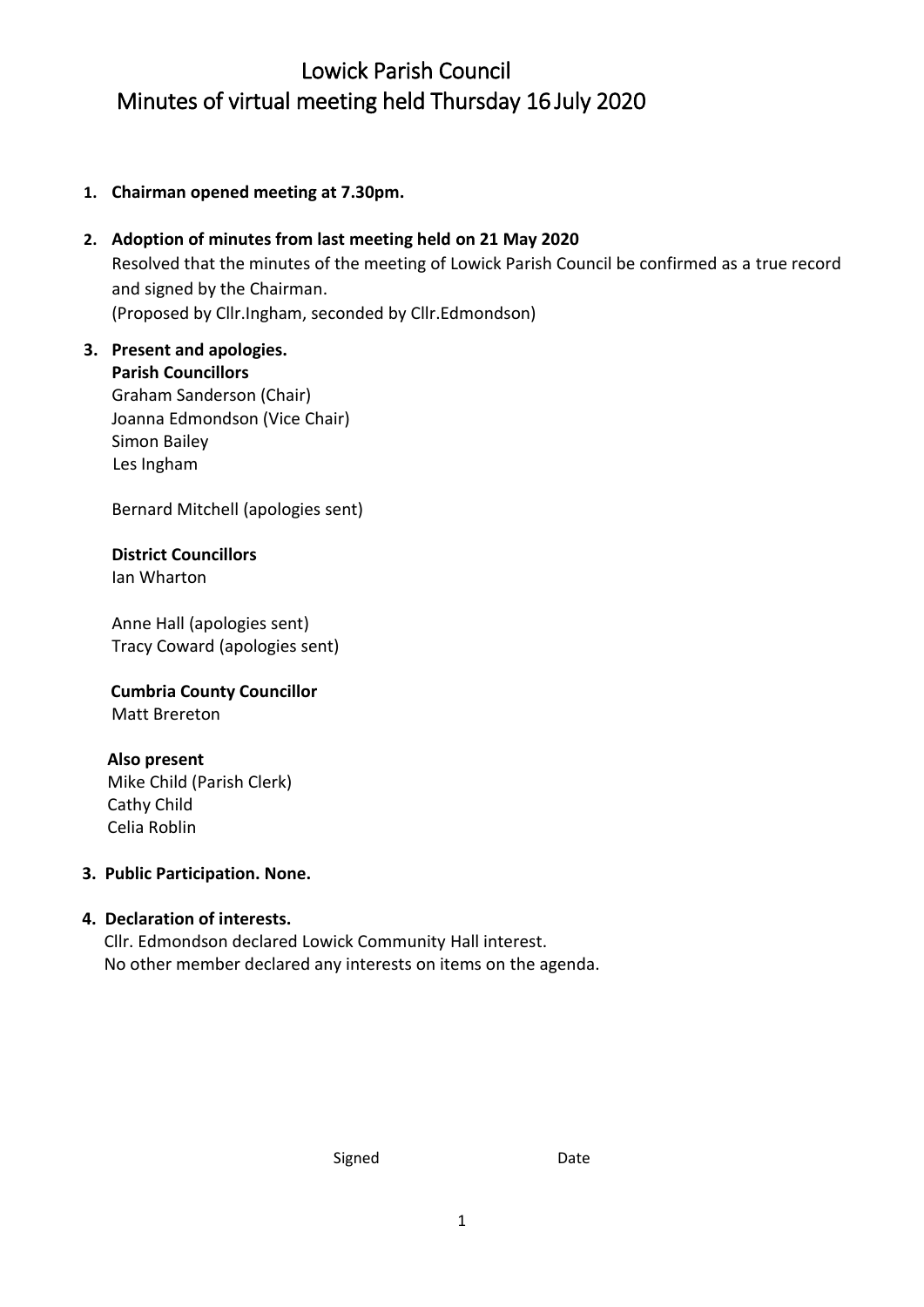# Lowick Parish Council Minutes of virtual meeting held Thursday 16 July 2020

### **5. Matters Arising from the Minutes of the last meeting.**

- a) Lowick Community Hall **Review at next meeting**.
- b) Lowick Green Management Committee **Review at next meeting**
- c) CC Highways. Progress report. **Update by Councillor Brereton**.
- **d)** X12 bus service **Review at next meeting.**
- **e)** Parish Plan **Review at next meeting.**
- **f)** Lengthsman schedule of work completed. Bus shelter maintenance. **Nothing further to report. Review at next meeting.**

#### **6. Finance**

- a. General items. **In absence of up to date bank statements review at next meeting.**
- b. Payments Due. **Noted payments are up to date.**
- c. Annual Audit for year ending 31 March 2020. **Forms to be sent to Internal Auditor once the relative bank statements from Barclays for the period 1/4/2019 – 31/3/2020 are available.**
- d. Barclays Bank **Clerk to arrange 'Mandate Change Form' to be signed and completed by Cllrs.Ingham, Bailey, Sanderson. Once completed Clerk to arrange visit to Barclays to complete mandate change.**

#### 7. **Correspondence.**

Circulated – emails : **circulated prior to the meeting.** Planning: Moss Wood, Blawith

**The area lies on the boundary of the Parish but is affecting residents within the Parish. Update by Cllr. Bailey. Police are monitoring the activities on the site. Review at next meeting.**

#### **8. Complaints.**

 **None received.**

9 **External Meetings attendance. CALC ZOOM Meeting on 4 June 2020 was attended by Cllr.** 

**Sanderson, Cllr, Bailey and Clerk (Cathy Child)**

10. **Vulnerable Households** – **Nothing further to report.**

Signed Date